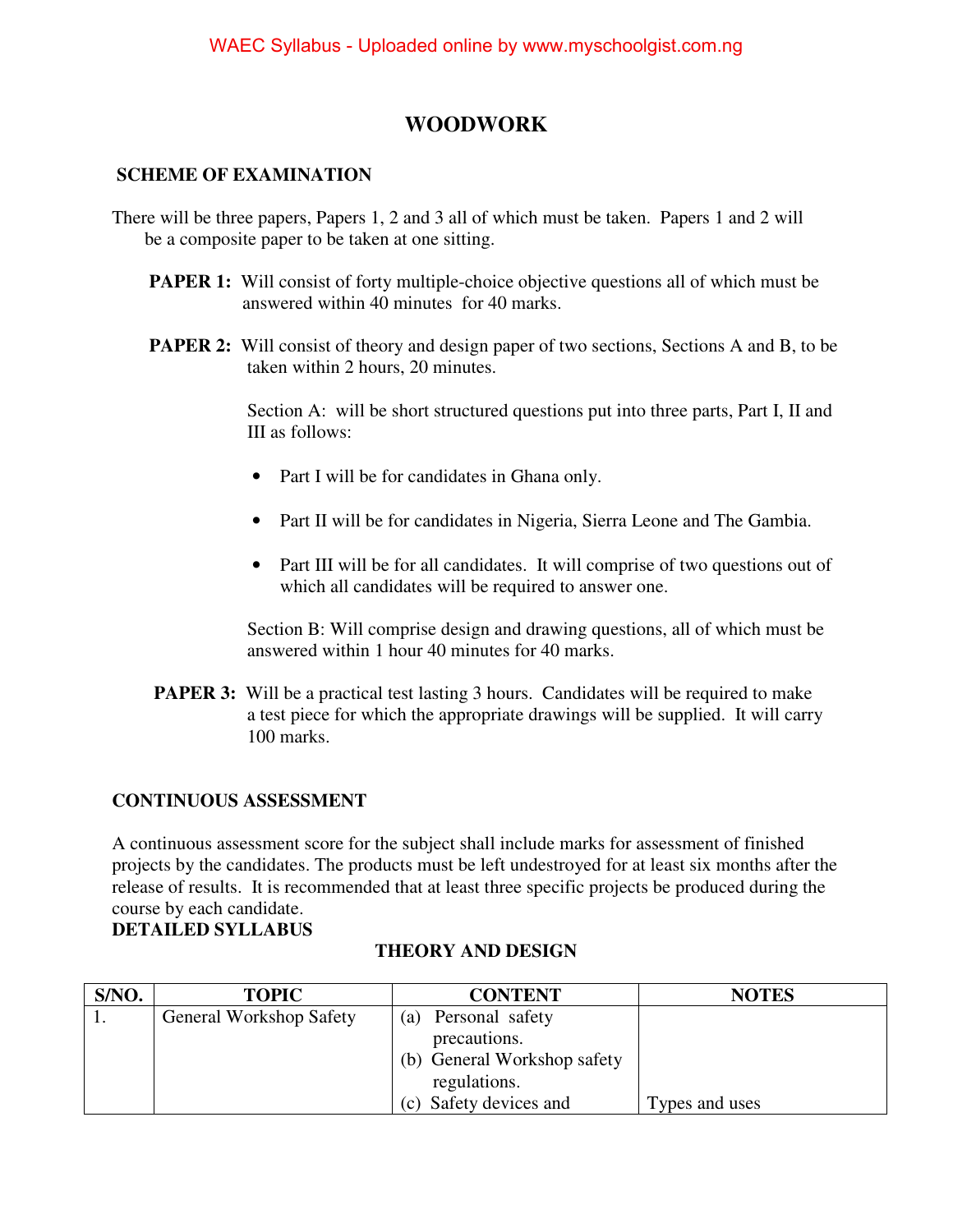|    |                             | appliances.<br>(d) Hand tool safety.<br>Machine safety:<br>(e)<br>(i) General machine shop<br>safety;<br>(ii) Safety precautions in<br>the use of portable<br>power tools and<br>machines;<br>(iii) Safety in machines<br>operations;<br>(iv) Prevention of                                                       | Safety precautions in carrying,<br>storing, and handling hand<br>tools. |
|----|-----------------------------|-------------------------------------------------------------------------------------------------------------------------------------------------------------------------------------------------------------------------------------------------------------------------------------------------------------------|-------------------------------------------------------------------------|
|    |                             | mechanical faults.<br>First aid.<br>(f)                                                                                                                                                                                                                                                                           | Materials and administration.                                           |
| 2. | Hand tools                  | (a) Types<br>(b) Classification:<br>geometrical, holding and<br>supporting, impelling and<br>percussion, cutting,<br>boring, abrading and<br>scraping tools.                                                                                                                                                      | To include identification,<br>description and sketching.                |
| 3. | Special Purpose Hand tools. | Types and uses:<br>Planes: spokeshaves<br>rebate Plane, Plough<br>plane, block plane,<br>shoulder plane etc.<br>Saws: bow saw, pad/<br>keyhole saw, coping<br>saw, fret saw.<br>Boring bit: expansion<br>bit, forstner bit,<br>countersink bit, auger<br>bit, etc.<br>Shapers: scrapers,<br>rasps, surforms, etc. | To include identification,<br>description and sketching.                |
| 4. | Portable Power tools.       | (a) Types: Power drill, jig<br>saw, spray gun, screw<br>driver, sanders, router,<br>power circular saw, etc.<br>Uses.<br>(b)                                                                                                                                                                                      | To include identification,<br>description, care and safe use.           |
| 5. | Woodworking machines.       | Types: Circular saw,<br>(a)<br>crosscut saw,                                                                                                                                                                                                                                                                      | To include identification,<br>description, care and safe use.           |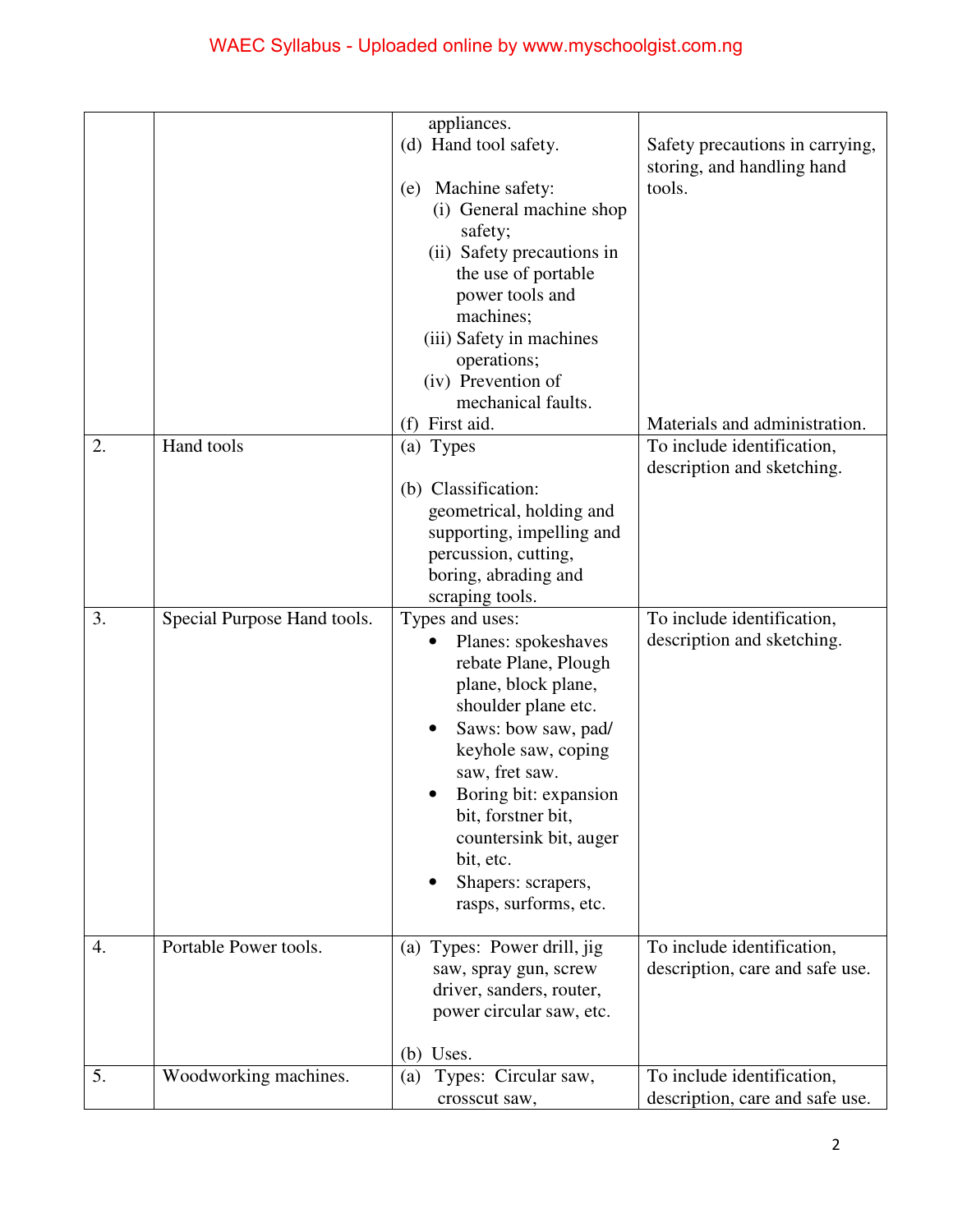|    |                          | (b)<br>(c) | thicknesser, surface<br>planer, mortiser, lathe,<br>grinding wheel, drilling<br>machine, etc.<br>Uses.<br>Safety Precautions.                                                                                                                                 | To include the use of guards,<br>fences, push sticks, push                                   |
|----|--------------------------|------------|---------------------------------------------------------------------------------------------------------------------------------------------------------------------------------------------------------------------------------------------------------------|----------------------------------------------------------------------------------------------|
| 6. | Maintenance              | (a)<br>(b) | Types: corrective,<br>routine, predictive and<br>preventive.<br>Reasons for maintenance                                                                                                                                                                       | blocks, gauges etc.<br>To include maintenance<br>activities, materials and tools.            |
|    |                          | (c)<br>(d) | Maintenance of hand<br>tools.<br>Maintenance of                                                                                                                                                                                                               | To include oiling, sharpening,<br>repairing, storing etc.<br>To include cleaning, oiling,    |
|    |                          |            | machines.                                                                                                                                                                                                                                                     | servicing, replacing parts etc.                                                              |
| 7. | West African Timbers in  | (a)        | Timber growth and                                                                                                                                                                                                                                             | Structure to include                                                                         |
|    | common use.              | (b)<br>(c) | structure.<br><b>Common West African</b><br>Timbers e.g. Iroko<br>(Odum), abura,<br>mahogany, obeche<br>(Wawa), African walnut,<br>afara, ebony, danta,<br>emery, shedua,<br>mansonia, cedar,<br>afromosia (kokrodua),<br>avodire, kusia.<br>Characteristics. | classification, e.g.<br>soft/hardwoods. Parts and<br>their functions<br>Surface, working and |
|    |                          |            |                                                                                                                                                                                                                                                               | mechanical qualities,<br>similarities and differences.                                       |
|    |                          | (d)        | Uses                                                                                                                                                                                                                                                          | Specific uses.                                                                               |
| 8. | <b>Timber Conversion</b> | (a)        | Explanation.                                                                                                                                                                                                                                                  |                                                                                              |
|    |                          | (b)        | Conversion methods:<br>(i) plain/through and<br>through/live sawing;<br>(ii)Tangential/back/flat/<br>rake sawing<br>(iii)Quarter/radial/rift                                                                                                                  | Characteristics, advantages<br>and disadvantages of each<br>method.                          |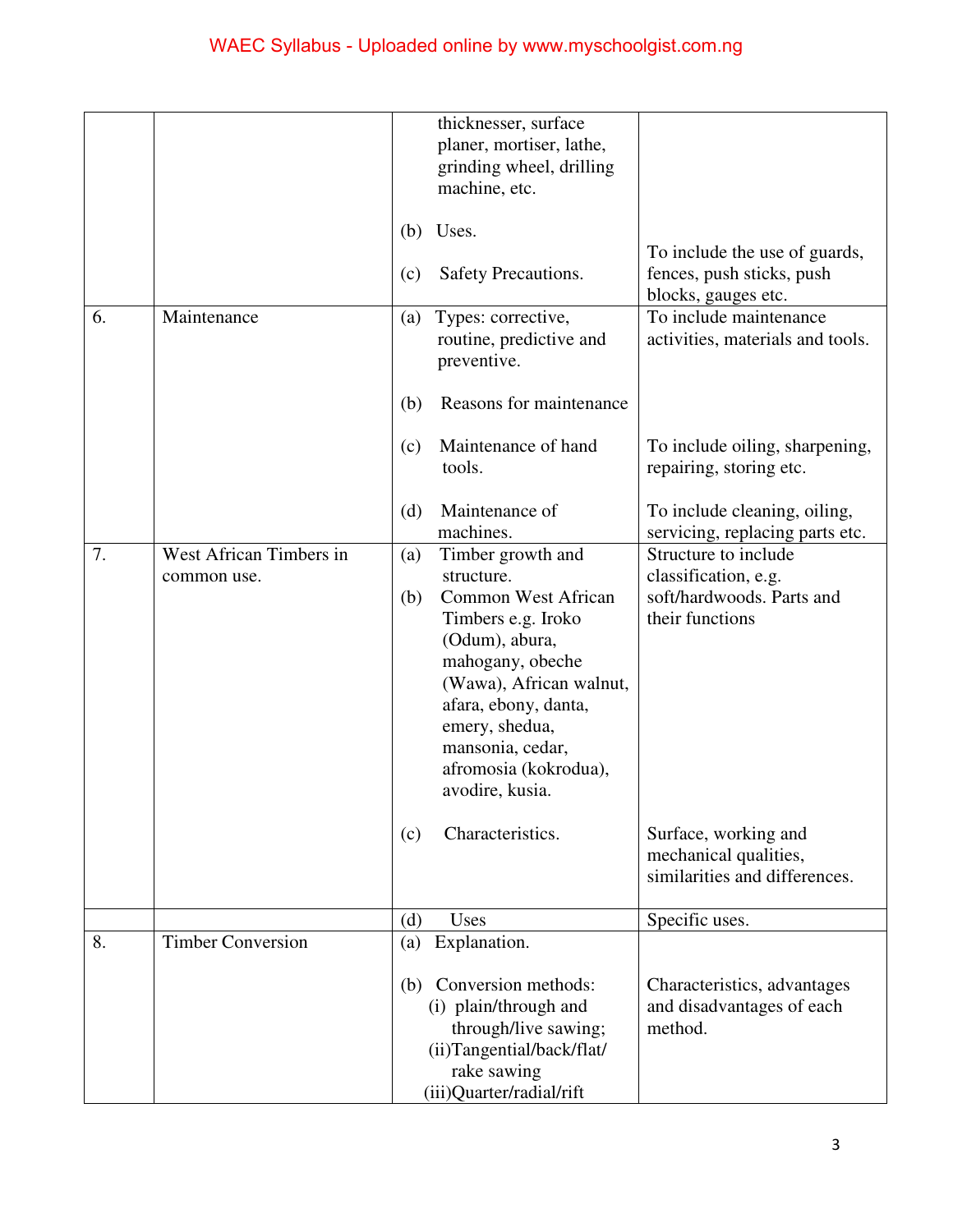|     |                     | sawing;                                                                                                                                                                        |                                                                                                   |
|-----|---------------------|--------------------------------------------------------------------------------------------------------------------------------------------------------------------------------|---------------------------------------------------------------------------------------------------|
|     |                     | (c) Common market sizes:<br>log, plank, scantling,<br>board, batten, strip/lath,<br>squares.                                                                                   | Including, identification<br>description and uses.                                                |
| 9.  | Timber seasoning    | Explanation.<br>(a)                                                                                                                                                            |                                                                                                   |
|     |                     | Reasons for seasoning<br>(b)                                                                                                                                                   |                                                                                                   |
|     |                     | Methods of seasoning:<br>(c)<br>Natural/open air,<br>artificial/kiln, water and<br>chemical seasoning.                                                                         | Advantages and disadvantages<br>of each method.                                                   |
|     |                     | Determination of<br>(d)<br>moisture content:<br>moisture meter<br>(i)<br>method;<br>(ii) oven dry method.                                                                      | Advantages and disadvantages<br>of each method.<br>Calculation of percentage<br>moisture content. |
| 10. | Timber defects      | (a) Explanation of timber<br>defect.                                                                                                                                           |                                                                                                   |
|     |                     | (b) Types of defects<br>natural growth defects;<br>(i)<br>(ii) felling defects;<br>(iii) conversion defects;<br>(iv) seasoning defects;<br>(v) defects caused by<br>Organisms. | Causes, prevention, remedies,<br>description and sketching.                                       |
|     |                     |                                                                                                                                                                                |                                                                                                   |
| 11. | Timber preservation | (a) Reasons for preserving<br>timber.<br>(b) Common timber<br>preservatives<br>Properties of a good<br>(c)                                                                     | To include specific uses.                                                                         |
|     |                     | timber preservative<br>(d) Methods of applying<br>timber preservatives:<br>brushing, dipping,<br>spraying etc.                                                                 | Advantages and disadvantages<br>of each method.                                                   |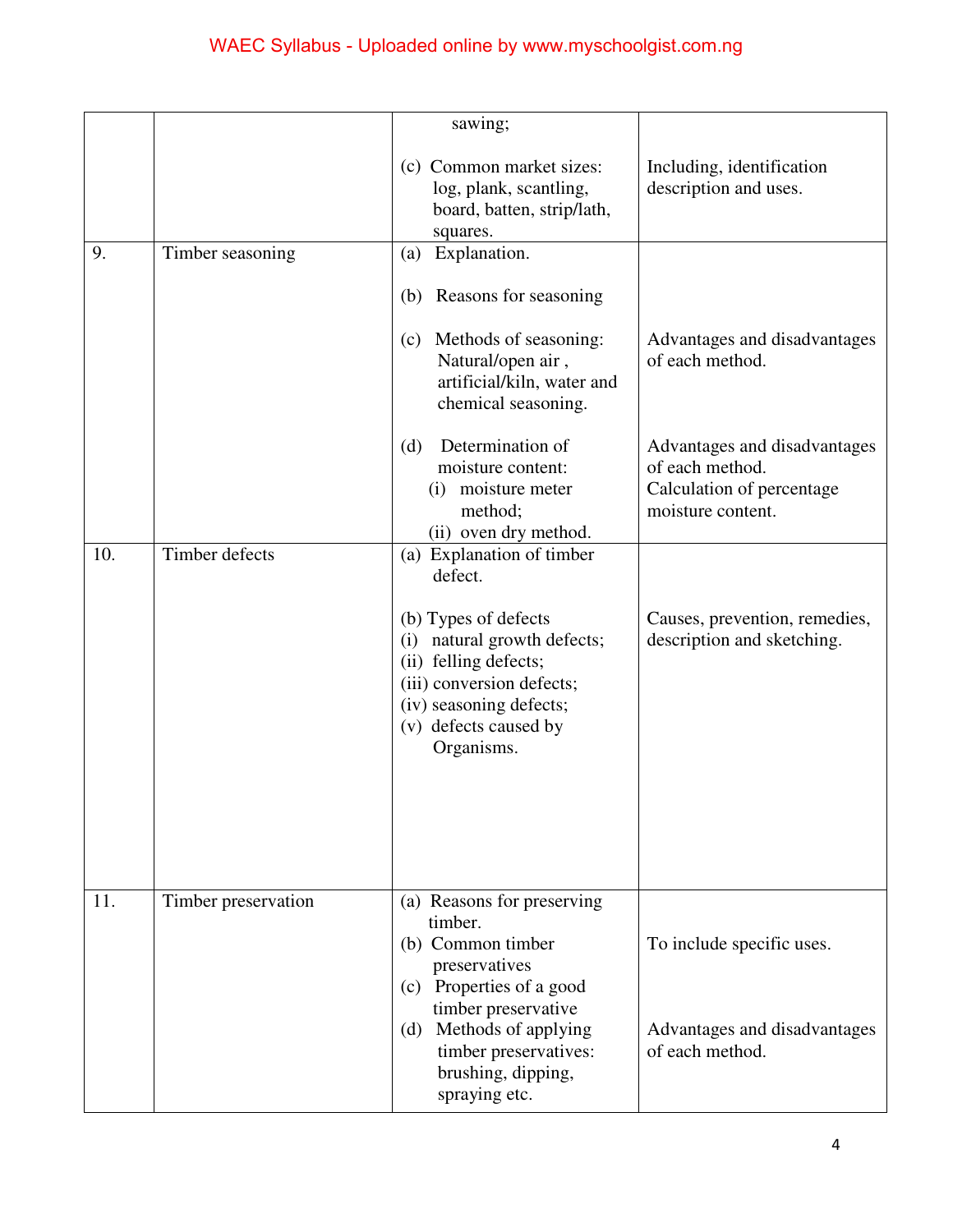| 12. | Manufactured boards          | $(i)$ types;                                | To include description and         |
|-----|------------------------------|---------------------------------------------|------------------------------------|
|     |                              | (ii) structure;                             | uses.                              |
|     |                              | (iii) characteristics                       |                                    |
|     |                              | $(iv)$ uses.                                | Advantages and disadvantages       |
|     |                              |                                             | of each type.                      |
| 13. | <b>Timber Preparation</b>    | Selection of tools and<br>(a)               | To include practical               |
|     |                              | machines                                    | preparation of stock.              |
|     |                              | Operational sequence:<br>(b)                |                                    |
|     |                              | (i) hand preparation;                       |                                    |
|     |                              | (ii) machine preparation.                   |                                    |
| 14. | Woodwork joints              | Classification:                             |                                    |
|     |                              | widening joints: simple<br>(i)              | To include identification,         |
|     |                              | butt, dowel, tongued and                    | description, sketching,            |
|     |                              | grooved, loose tongue,<br>rebated butt etc. | construction, specific use etc.    |
|     |                              | (ii) angle joints: mortise and              |                                    |
|     |                              | tenon, dowelled butt,                       |                                    |
|     |                              | dovetails, housing,                         |                                    |
|     |                              | halving etc.                                |                                    |
|     |                              | (iii) framing joints: mortise               |                                    |
|     |                              | and tenon, bridle, plain                    |                                    |
|     |                              | mitre, dowelled butt,                       |                                    |
|     |                              | halving etc.                                |                                    |
| 15. | Wood finishes and finishing. | Wood finishes:                              |                                    |
|     |                              | (i) types: fillers, stains,                 | To include:                        |
|     |                              | paints, varnishes,                          | properties, characteristics<br>(i) |
|     |                              | lacquers, polishes etc.                     | and uses of each.                  |
|     |                              | (ii) application of finishes:               | To include:                        |
|     |                              | surface preparation;                        | stages and tools for each<br>(i)   |
|     |                              | tools;                                      | method.                            |
|     |                              | methods: brushing,                          | Safety precautions.<br>(ii)        |
|     |                              | spraying, dipping, etc.                     |                                    |
|     |                              |                                             |                                    |
|     |                              |                                             |                                    |
| 16. | Wood abrasives               | (a) Meaning                                 |                                    |
|     |                              |                                             |                                    |
|     |                              | (b) Grades: coarse, medium                  | Identification, selection and      |
|     |                              | and fine.                                   | uses.                              |
|     |                              |                                             |                                    |
|     |                              | Selection and uses.<br>(c)                  | To include specific application    |
|     |                              |                                             | of each grade.                     |
| 17. | Wood adhesives               | Types:                                      |                                    |
|     |                              | (a) protein: animal, casein                 | To include characteristics,        |
|     |                              | (b) synthetic resins: urea,                 | uses, preparation and              |
|     |                              | phenol and melamine                         | application and safety             |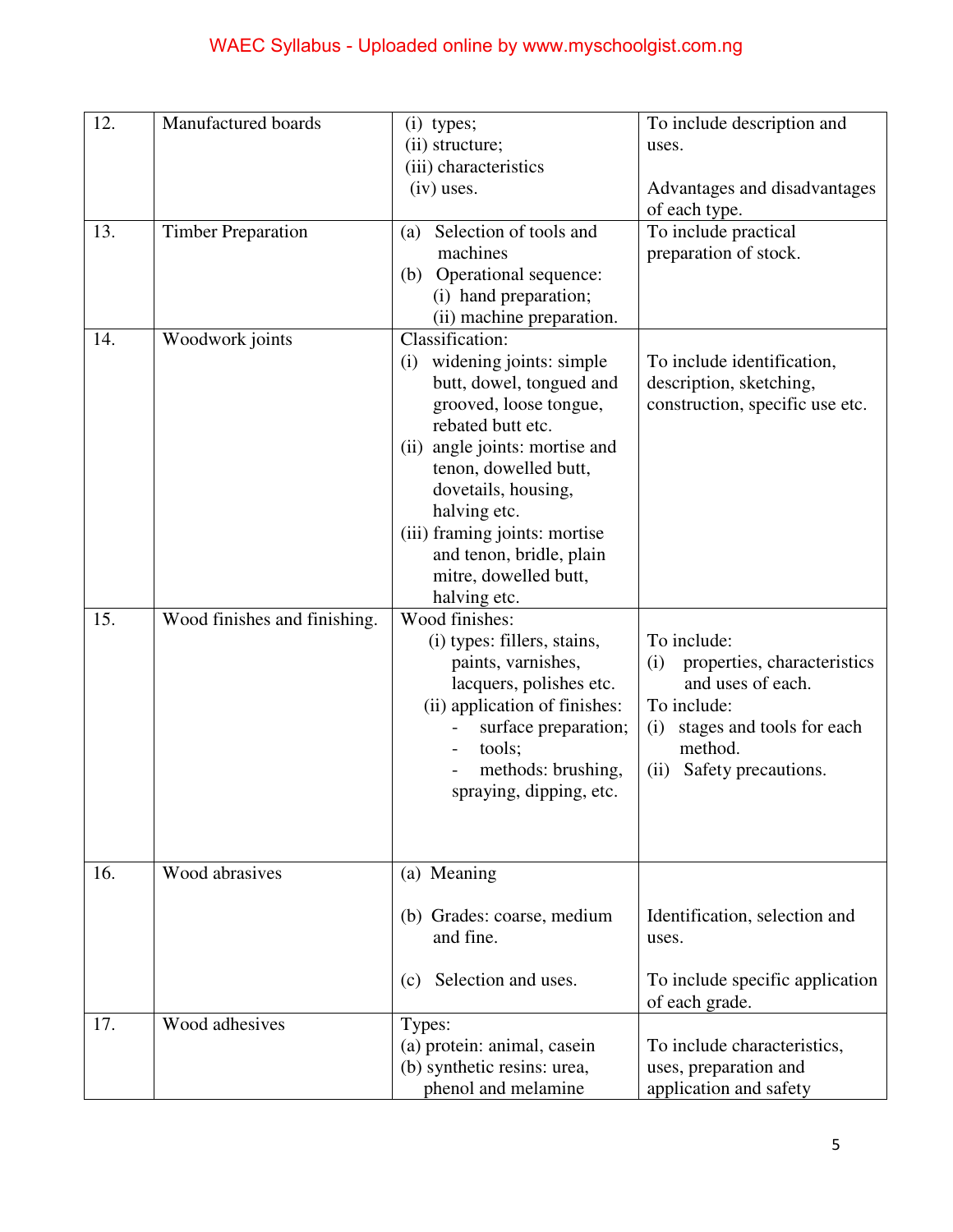|     |                             | formaldehydes, epoxyl<br>resins, polyvinyl acetate<br>$(PVA)$ .<br>(c) contact/rubber based                                                                                                                                    | precaution during application.                                                                                                                                                |
|-----|-----------------------------|--------------------------------------------------------------------------------------------------------------------------------------------------------------------------------------------------------------------------------|-------------------------------------------------------------------------------------------------------------------------------------------------------------------------------|
| 18. | Wood fittings and fasteners | (a) Fittings: e.g. hinges,<br>locks, handles, bolts,<br>catches, etc.                                                                                                                                                          | To include identification,<br>description, sketching, uses,<br>application, fixing etc.                                                                                       |
|     |                             | (b) Fasteners: Nails, screws,<br>bolts and nuts, corrugated<br>fasteners etc.                                                                                                                                                  | To include identification,<br>description, sketching, uses,<br>application, fixing etc.                                                                                       |
| 19. | Non-wood materials          | Types: Glass, plastics, rubber,<br>ceramics, metal,<br>leather, etc.                                                                                                                                                           | To include identification,<br>description, characteristics,<br>uses and other types of each.                                                                                  |
| 20. | Veneers and Veneering       | (a) Veneers: Types<br>Production.<br>Veneering:<br>(b)<br>(i) Methods: hammer,<br>press.<br>(ii) Tools: veneer<br>hammer,<br>pressing iron,<br>cramps, caul,<br>etc.                                                           | To include identification,<br>description and uses.<br>To include the processes for<br>each method.<br>To include identification,<br>description, sketching and<br>uses.      |
| 21. | Wood shaping and bending.   | $\overline{(a)}$ Shaping: Rounding,<br>moulding, bevelling,<br>chamfering, tapering,<br>carving, etc.<br>(b) Bending: Solid,<br>laminated                                                                                      | To include identification,<br>description, sketching,<br>processes, techniques, tools<br>and machines, properties of<br>wood suitable for each.                               |
| 22. | Design and Drawing          | Concept of design;<br>(a)<br>Design fundamentals and<br>(b)<br>processes;<br>Free hand sketching;<br>(c)<br>Working drawings;<br>(e)<br>Cutting list and bill of<br>(f)<br>materials;<br>Basic draftsmanship<br>(g)<br>skills. | Working drawings in the First<br>and Third Angle orthographic<br>projections. Indication of<br>cutting correct sectional<br>representation of the materials<br>are assential. |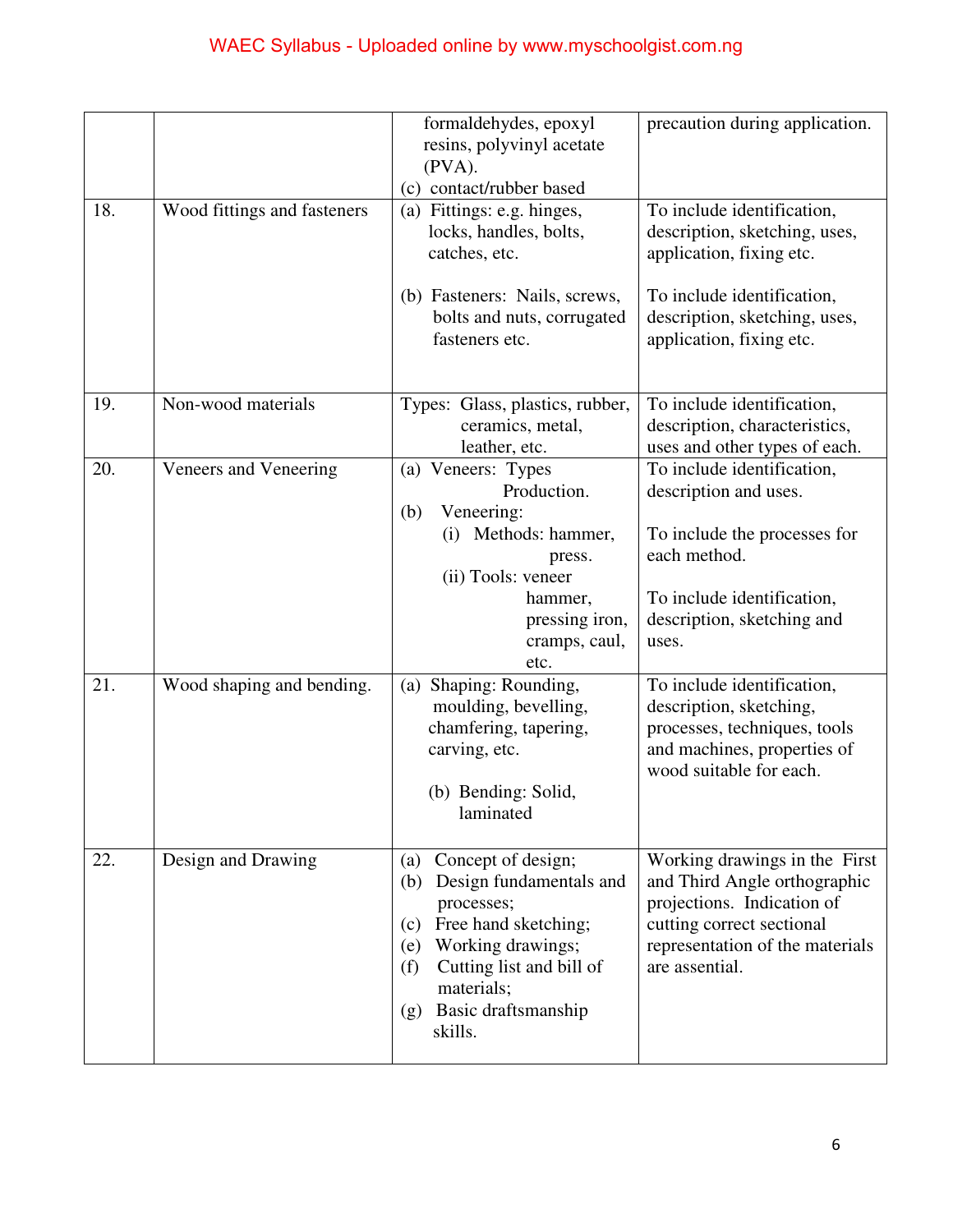| 23. | Project Design and<br>Construction. | Identification and<br>(a)<br>analysis of given design<br>problems.<br>Designing to solve the<br>(b)<br>problems.<br>Estimating the cost of the<br>(c)<br>design.<br>(d) Constructing to meet the<br>design specification.                                                                                                                          | Design problems should arise<br>from customer needs, market<br>survey, situation analysis, etc.<br>To include evaluating the<br>product to meet design<br>purpose and specification. |
|-----|-------------------------------------|----------------------------------------------------------------------------------------------------------------------------------------------------------------------------------------------------------------------------------------------------------------------------------------------------------------------------------------------------|--------------------------------------------------------------------------------------------------------------------------------------------------------------------------------------|
| 24. | Upholstery                          | (a) Upholstery work.<br>Hand tools and machines:<br>(b)<br>needles, pair of scissors,<br>hammer, webbing<br>stretcher, sewing<br>machine, buttoning<br>machine.<br>(c) Materials e.g. for framing,<br>stuffing/padding,<br>covering, decorating.<br>(d) Processes and techniques:<br>framing, padding,<br>covering, finishing,<br>decoration, etc. | To include description, types<br>and parts.<br>Identification, description,<br>sketching, care and uses.<br>To be applied in constructing<br>upholstery project.                     |
| 25. | Wood turning                        | The wood lathe: Parts and<br>(a)<br>accessories.<br>Turning tools: chisels,<br>(b)<br>gouges, calipers, etc.<br>(c) Turning operations: face<br>plate turning, turning<br>between centres and<br>boring.                                                                                                                                           | Identification, description,<br>sketching, care, uses and safe<br>use.<br>To include identification and<br>specific use.<br>To include description and<br>actual turning.            |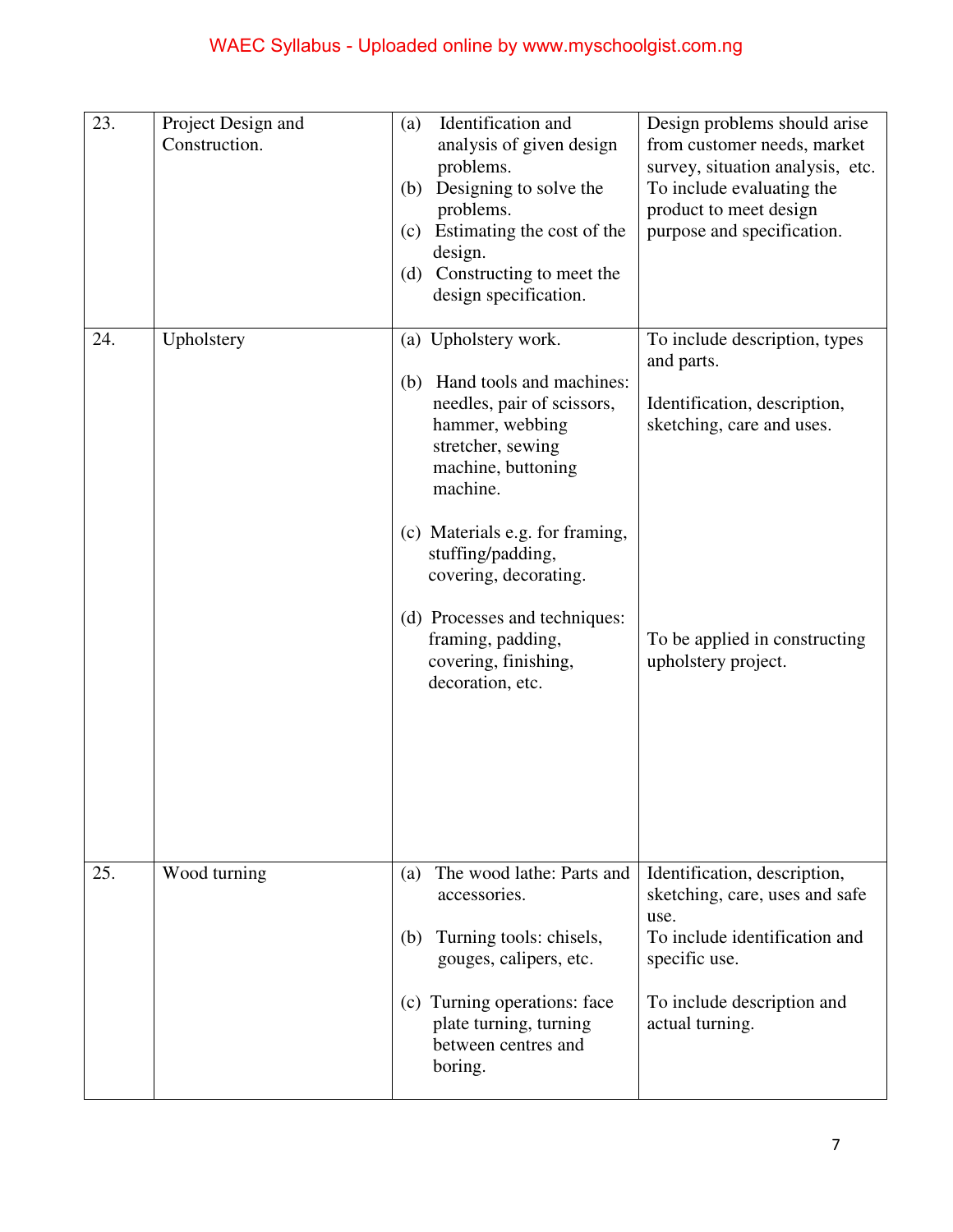|     |                                     | (d) Suitable wood for turning:<br>abura, ebony, mahogany,                                                                                                                             |                                                                                                                                        |
|-----|-------------------------------------|---------------------------------------------------------------------------------------------------------------------------------------------------------------------------------------|----------------------------------------------------------------------------------------------------------------------------------------|
|     |                                     | etc.<br>Projects: vase, bowl,<br>(e)<br>candle holder, etc.                                                                                                                           |                                                                                                                                        |
| 26. | Wood carving and sculpture          | Carving: incise and relief.<br>(a)                                                                                                                                                    | To include description,<br>identification, application and                                                                             |
|     |                                     | Sculpture: Production of<br>(b)<br>simple ornaments.                                                                                                                                  | processes.                                                                                                                             |
|     |                                     | Tools e.g. chisels,<br>(c)<br>gouges, knives, files, etc.                                                                                                                             | To include identification,<br>sketching and uses.                                                                                      |
| 27. | <b>Surface Decoration</b>           | Types: inlaying, veneering,<br>marquetry, lamination,<br>laminated plastics,<br>mouldings, etc.                                                                                       | Identification, description,<br>processes, techniques and<br>application.                                                              |
| 28. | <b>Mass Production</b>              | Concept and principles.<br>(a)                                                                                                                                                        | To include mass production<br>terms, e.g. templates, fixtures,<br>trial run, departments, section,<br>prototype, quality control, etc. |
|     |                                     | Processes: Market<br>(b)<br>survey, design,<br>production, quality<br>assurance,<br>sales/marketing,<br>management,<br>procurement, cost<br>estimation, tooling up for<br>production. | Basic knowledge of the<br>concepts required.                                                                                           |
|     |                                     | FOR CANDIDATES IN NIGERIA/ SIERRA LEONE/THE GAMBIA ONLY                                                                                                                               |                                                                                                                                        |
| 29. | Entrepreneurship in<br>Woodworking. | Types of business<br>(a)<br>organisation e.g. sole<br>proprietorship,<br>partnership, cooperatives<br>etc.                                                                            | To include characteristic<br>advantages and disadvantages.                                                                             |
|     |                                     | Business opportunities in<br>(b)<br>Woodworking: e.g.<br>merchandizing, spray<br>painting, upholstery<br>work, wood turning.                                                          |                                                                                                                                        |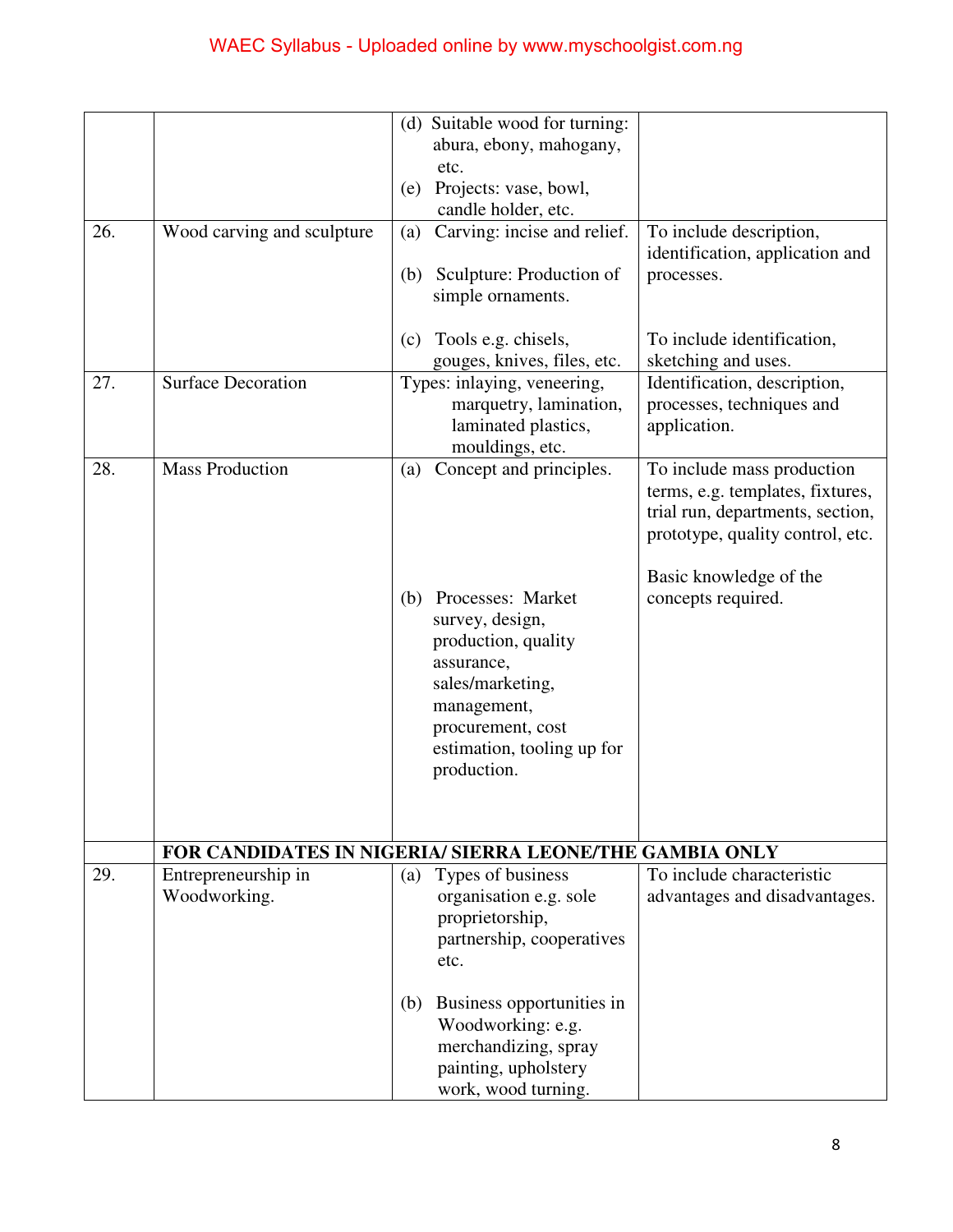| (c) | Business plans: format                                                                          | To include sample plans.    |
|-----|-------------------------------------------------------------------------------------------------|-----------------------------|
|     | and content.                                                                                    |                             |
|     |                                                                                                 | To include benefits and the |
| (d) | Sources of fund e.g.<br>gifts,<br>personal savings, loans,<br>inheritance, cooperatives<br>etc. | risks.                      |

#### **SUGGESTED READING LIST**

- 1. Woodwork in Theory and Practice John A. Walton, Australian Publishing Company.
- 2. Woodwork Design and Practice David M. Shaw Hodder and Stoughton
- 3. Woodwork by G. N Green
- 4. Basic Principles of Woodwork Design and Drawing Emmanuel A. Nnenji Aranke woods
- 5. Practical Upholstery C. Howes F.A. M.U Evans Brothers Limited, London.
- 6. General Certificate Woodwork by H. E. King
- 7. Fundamentals of Woodworking by Nurudeen et all
- 8. Woodwork by G. W. Brazier and H. A. Harris
- 9. Advance Woodworking and Furniture Making by J. Fierre and G. Hutchings
- 10. Woodwork for Senior Secondary School by CESAC
- 11. Woodwork for Senior Secondary School by J. N. K. Sackey, G. Manu and R. Y. Baafi
- 12. Woodwork Made Simple by Tom Pettit
- 13. Woodwork Technology by John Strefford Guy McMurdo
- 14. Woodwork by E. J. Wunter
- 15. Woodwork Technology by J. K. N. Sackey